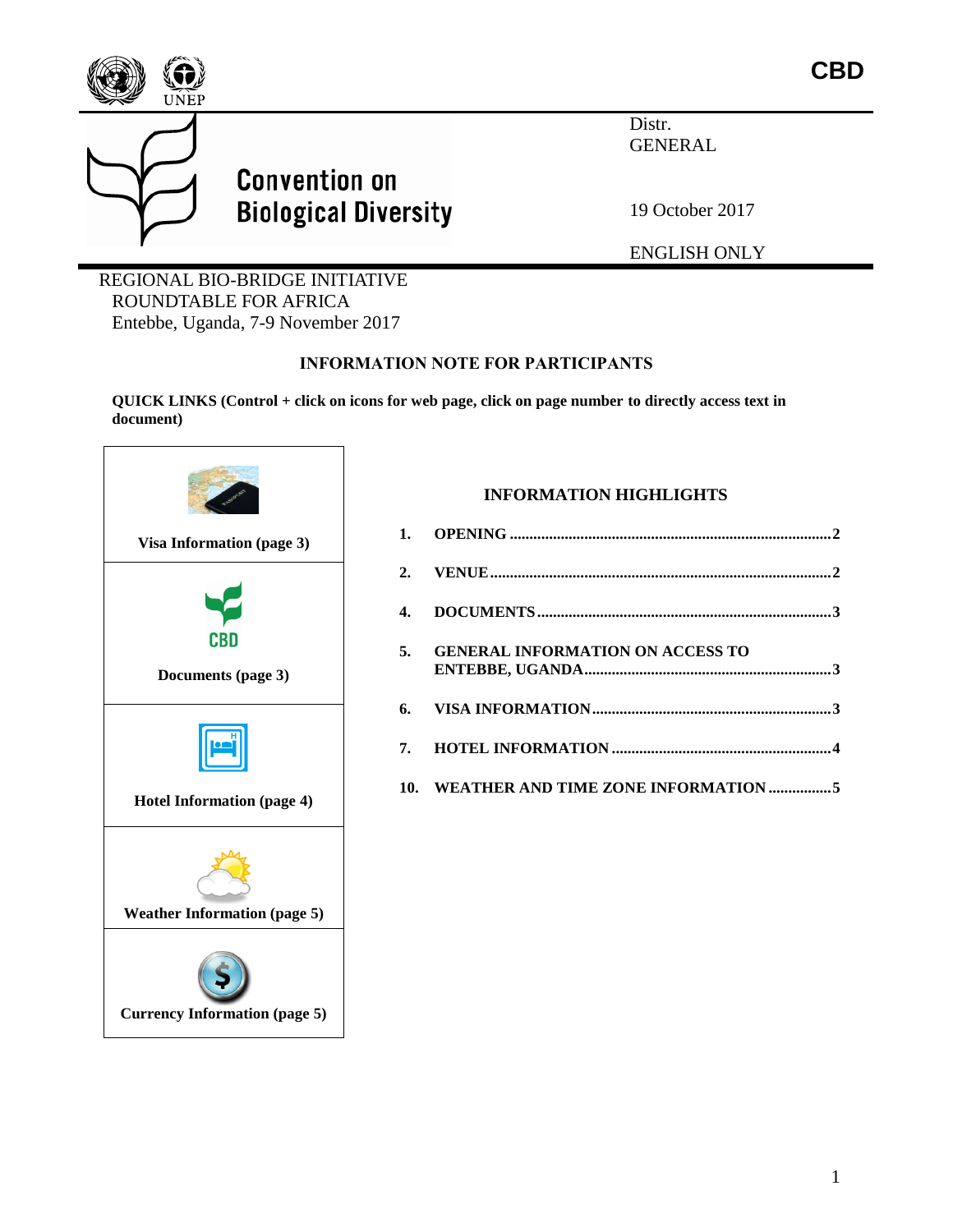# **1. Opening**

The Regional Bio-Bridge Initiative Round Table for Africa will be held in Entebbe, Uganda from Tuesday, 7 November to Thursday, 9 November 2017. The round table will start at 9:00 a.m. and registration will take place from 8:30 a.m. on Tuesday, 7 November 2017 at LAICO Lake Victoria Hotel.

#### **2. Venue**

The round table will be held at:

#### **LAICO Lake Victoria Hotel**

Plot 23 31 Circular Road Entebbe, 256, Uganda Telephone: +256 312 310 100 Fax: +256 414 383 028 E-mail: [herbert.kanyeihamba@laicohotels.com;](mailto:herbert.kanyeihamba@laicohotels.com) [ronnie.matovu@laicohotels.com](mailto:ronnie.matovu@laicohotels.com) Website: [www.laico-lakevictoria.com/](http://www.laico-lakevictoria.com/)

#### **3. Contact persons:**

#### **Mr. Francis Ogwal**

Natural Resources Manager (Biodiversity and Rangelands) National Environment Management Authority (NEMA) NEMA House,  $2<sup>nd</sup>$  Floor Plot 17/19/21 Jinja Road P.O. Box 22255 Kampala, Uganda Telephone: +256 414 251 064/ 5/ 8 Mobile : +256-772-517045 Fax: +256 414 257 521 E-mail: [fogwal@nemaug.org;](mailto:fogwal@nemaug.org) [sabinofrancis@gmail.com](mailto:sabinofrancis@gmail.com) m

#### **Ms. Monique Akullo**

Senior Monitoring and Evaluation Officer National Environment Management Authority (NEMA) NEMA House, 3<sup>rd</sup> Floor Plot 17/19/21 Jinja Road P.O. Box 22255 Kampala, Uganda Telephone: +256 414 251 064/ 5/ 8 Mobile : +256 754837935 Fax: +256 414 257 521 E-mail: [makullo@nemaug.org](mailto:makullo@nemaug.org) ; [makullo@hotmail.com](mailto:makullo@hotmail.com)

# **Ms Sarah Naigaga**

Senior Legal Officer National Environment Management Authority NEMA House, 3rd Floor Plot 17/19/21 Jinja Road P.O. Box 22255, KAMPALA Tel: +256 - 414-251064/5/8 Mobile: +256-782 436700 E-mail: [snaigaga@gmail.com;](mailto:snaigaga@gmail.com) [snaigaga@nemaug.org](mailto:snaigaga@nemaug.org)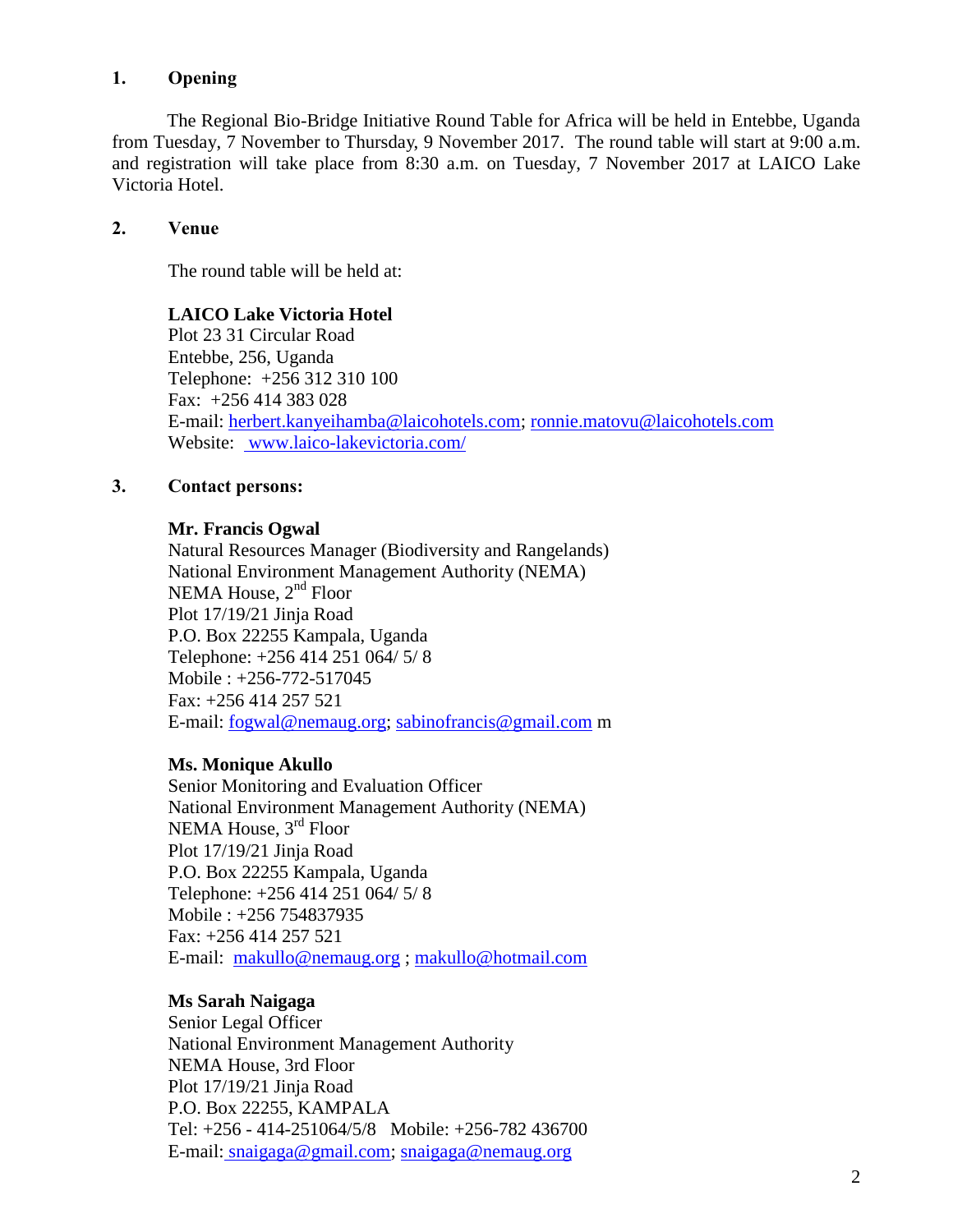#### **4. Working language of the workshop**

The round table will be held in English.

**CBD** 

# **5. Documents**

In order to minimize the environmental footprint of the workshop and in line with the UN policy towards greener meetings, participants are kindly reminded to bring their own copies of the pre-session documents as there will be no extra copies made available on site during the workshop Pre-session documents are available on the Secretariat's web site at: <https://www.cbd.int/meetings/TSCWS-2017-02>

#### **6. General information on access to Entebbe, Uganda**

The city of Entebbe is serviced by the Entebbe International Airport which is approximately 6 kms from the city centre (Entebbe Town). **Upon arrival at the airport**, participants will be picked up by the Lake Victoria Hotel van/shuttle. **A CBD placard** will be displayed at the exit gate. Taxis are available at approximately US \$10-20 for participants who may wish to use them.

#### <span id="page-2-0"></span>**7. Visa information**



Participants requiring and entry visa for Uganda and are strongly advised to contact the nearest Ugandan diplomatic or consular mission **as soon as possible** in order to secure the required entry visa in a timely manner, prior to departure. Please note that airlines may not allow boarding without a valid visa.

| Angola              | Grenada    | Sierra Leone                  |
|---------------------|------------|-------------------------------|
| Antigua and Barbuda | Jamaica    | Singapore                     |
| <b>Bahamas</b>      | Ireland    | Solomon Islands               |
| <b>Barbados</b>     | Kenya      | St-Vincent and the Grenadines |
| Belize              | Lesotho    | Swaziland                     |
| Burundi             | Madagascar | Tonga                         |
| Comoros             | Malawi     | United Republic of Tanzania   |
| Cyprus              | Malta      | Vanuatu                       |
| Eritrea             | Mauritius  | Zambia                        |
| Fiji                | Rwanda     | Zimbabwe                      |
| Gambia              | Seychelles |                               |

Below is a listing of countries that do not require a visa to visit Uganda.

A list of relevant Ugandan diplomatic/consular missions abroad is available on the website of the Ministry of Foreign Affairs of Uganda: <http://www.mofa.go.ug/> (click on the "Missions Abroad" tab at the top of the page and select your region).

The visa application form and further details on the process can be found on the web site of the Uganda Ministry of Tourism, Wildlife and Antiquities web site at.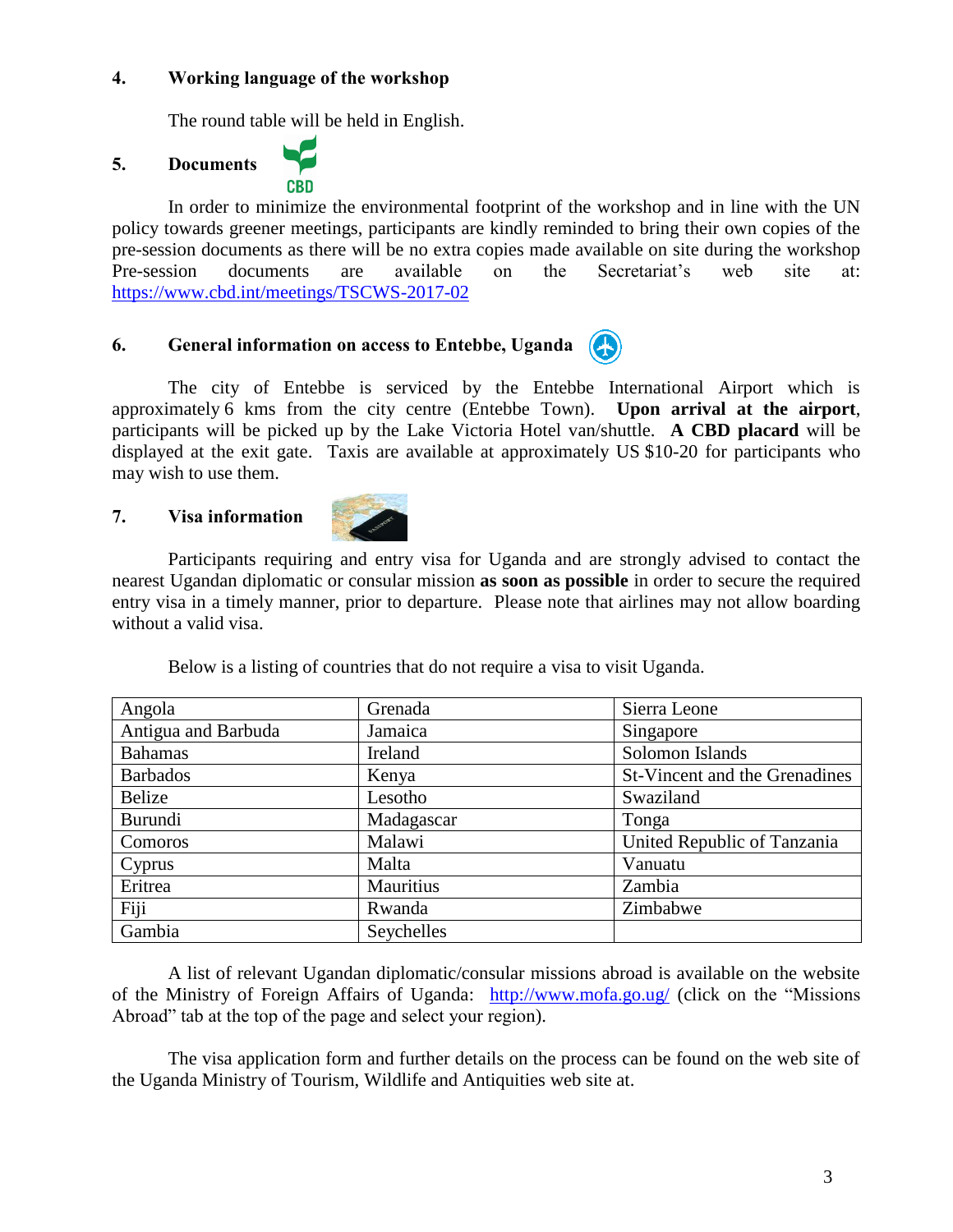The visa application form and further details on the process can be found on the web site of the Uganda Ministry of Tourism, Wildlife and Antiquities web site at: <http://www.visituganda.com/explore/category/visa-and-entry-requirements>

Visa information general requirements are listed below.

- 1. A passport valid for at least six months from the date of entry into Uganda.
- 2. One completed Uganda visa application form.
- 3. One colour passport-size photo taken within the past six months.
- 4. Letter of invitation (from applicant's company if travelling for business on company letterhead and signed by someone other than the applicant).

If you do not have a Ugandan Embassy/ High Commission in your country, you will be able to obtain a visa upon arrival at Entebbe International Airport. Those participants are advised to send scanned copies of the front pages of their passports by e-mail to: **Ms. Monique Akullo** [\(makullo@nemaug.org;](mailto:makullo@nemaug.org) [makullo@hotmail.com\)](mailto:makullo@hotmail.com) with a copy to **Ms Sarah Naigaga** [snaigaga@gmail.com;](mailto:snaigaga@gmail.com) [snaigaga@nemaug.org;](mailto:snaigaga@nemaug.org) **Mr. Francis Ogwal** [fogwal@nemaug.org;](mailto:fogwal@nemaug.org) sabinofrancis@gmail.com, and the Secretariat [\(secretariat@cbd.int\)](mailto:secretariat@cbd.int) as soon as possible for consolidation and transfer to the immigration office of Uganda. They are also urged to respond quickly to any communications requesting for additional information.

For any additional information please contact **Ms. Monique Akullo and/or Ms. Sarah Naigaga** (contact details listed above).

To facilitate the issuance of visas, the Secretariat issued visa assistance letters to be attached to the visa applications for all participants. This visa assistance letter was sent with the participants' funding letter.

# **8. Health Information**

A yellow fever vaccination certificate is required from travellers entering Uganda from countries with risk of yellow fever transmission. As in all tropical countries, malaria is prevalent all year-round. It is recommended to take a quinine-based prophylactic before, during and for one week after your stay in Uganda. Participants need to take medical precaution and treatment readily available around the country.

Travel, health and vaccination requirements for travel to Uganda can be obtained at the following link: [https://wwwnc.cdc.gov/travel/destinations/clinician/none/uganda?s\\_cid=ncezid-dgmq-travel-single-](https://wwwnc.cdc.gov/travel/destinations/clinician/none/uganda?s_cid=ncezid-dgmq-travel-single-002)[002](https://wwwnc.cdc.gov/travel/destinations/clinician/none/uganda?s_cid=ncezid-dgmq-travel-single-002) .

Please consult a medical professional with regard to the vaccination requirements for your travel.

#### <span id="page-3-0"></span>**9. Hotel information**

A block booking has been made on behalf of all funded participants according to their flight itineraries. Any extra personal expenses incurred, such as room upgrades, laundry, phone calls, room service, mini-bar, etc., are the sole responsibility of the participant.